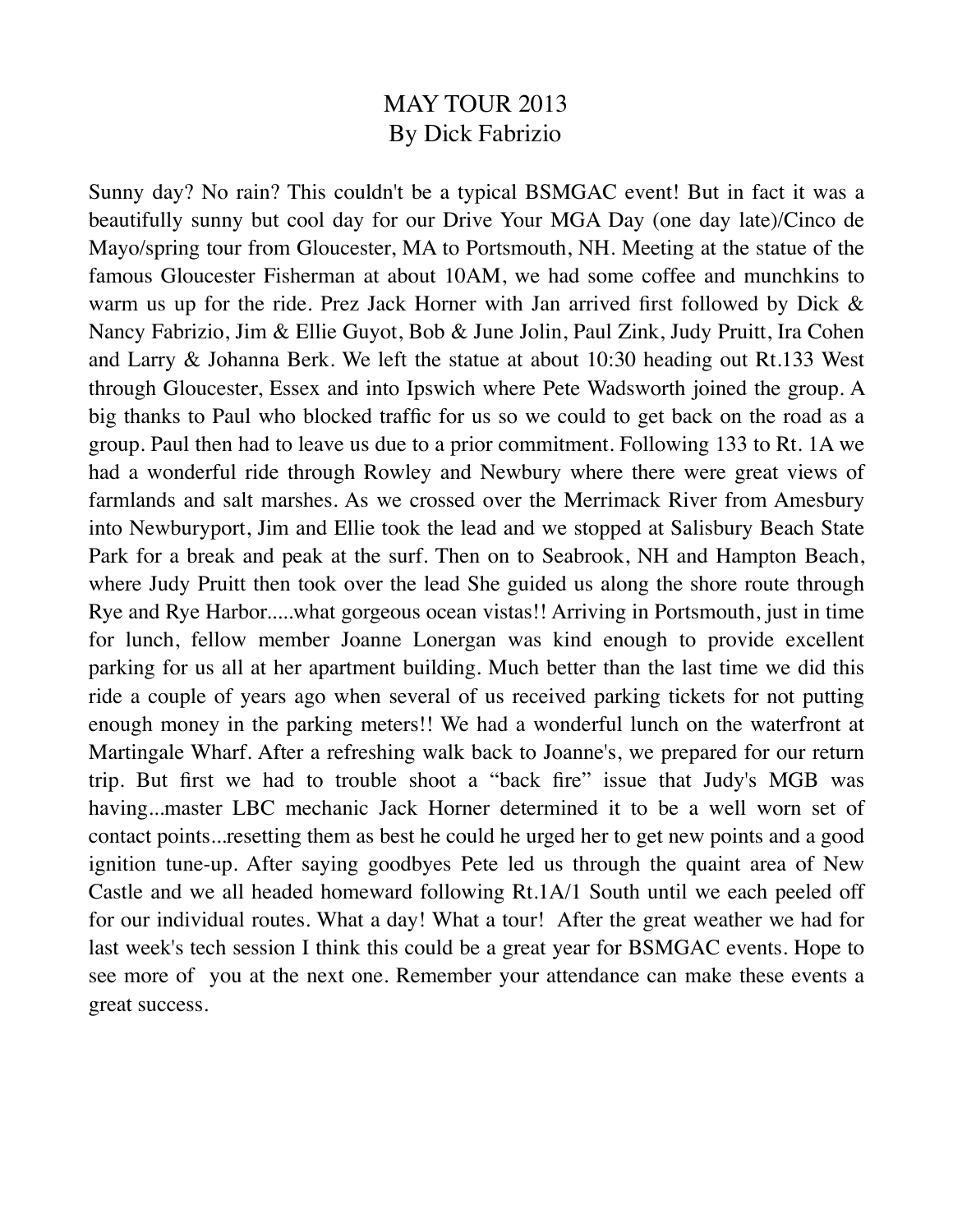

The MGs line up in Gloucester